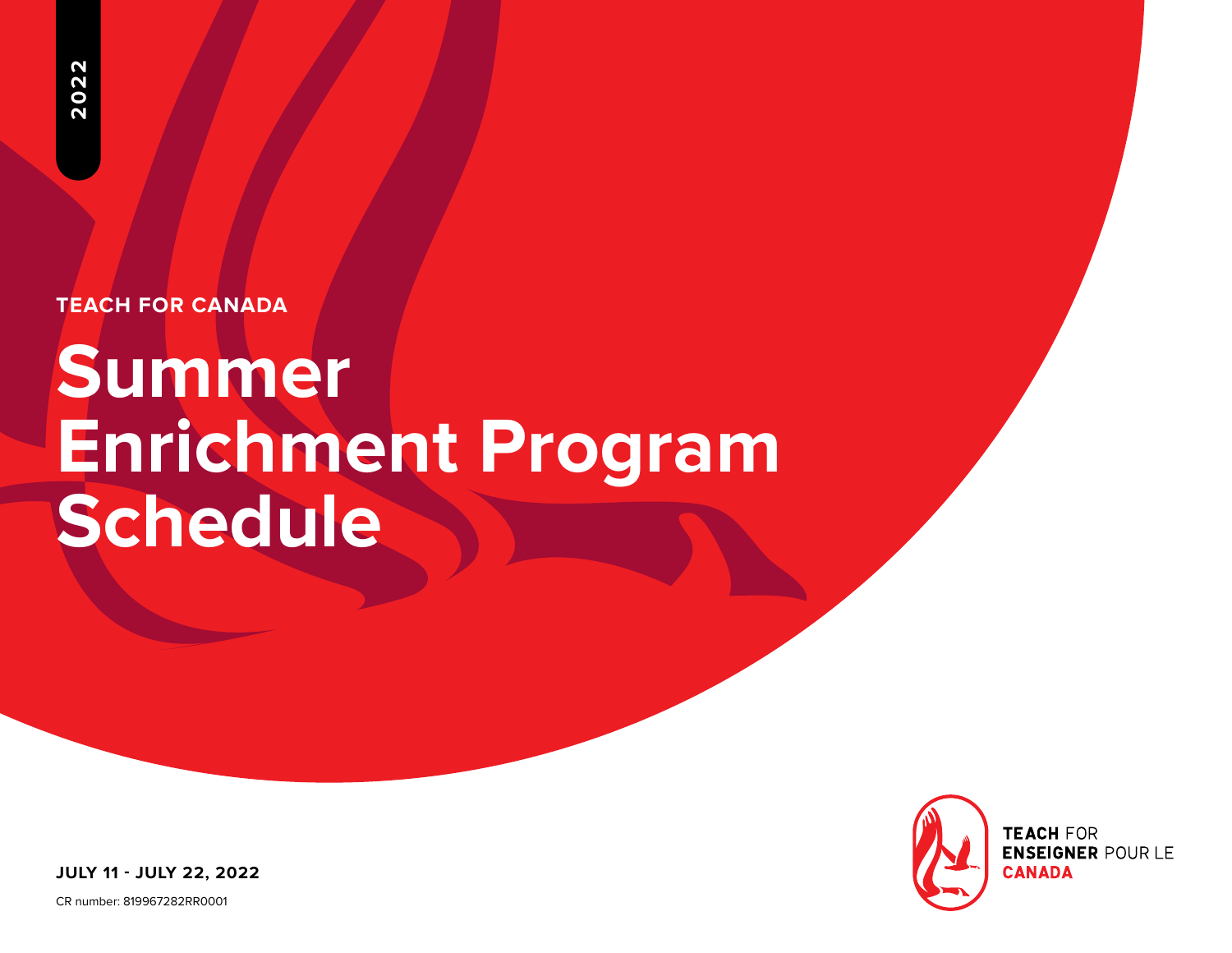# **Session Types**

### **COFFEE CHAT (OPTIONAL)**

Start your day with a casual coffee chat with the 2022 TFC teacher cohort and TFC staff. Zoom space will also be available for i) debriefing with a TFC staff member, ii) meeting with fellow teacher(s), or iii) working on your group project.

## WHOLE GROUP<sup>60</sup>

These sessions are an opportunity for the entire 2022 TFC teacher cohort to learn together. These webinar style presentations will be led by incredible presenters with opportunities for Q&A. We encourage you to invite loved ones who will be moving North with you and/or those who will be deeply affected by your move (i.e. dependents or partners) to attend these sessions. Some of the content is sensitive or triggering in nature; we will provide content warnings within our virtual learning space as needed.

 $\star$  = These sessions will be opened to the wider TFC community including TFC Alumni and other organizations with a focus on First Nations education. Media may attend these sessions.



A chance to learn from the First Nations you will be living and working in, as well from your new TFC peer community! Some special events during this time of day include:

### **Sharing our Gifts**

Join Elders and Knowledge Keepers as they share their gifts with you.

### **Meet the Teacher**

An opportunity to meet First Nation representatives from your matched community.

### **Language Lessons**

Native speakers will teach the basics of the languages spoken in your matched community.

6

### **SMALL GROUP BREAKOUTS**

This is where the 2022 TFC teacher cohort peer connections can flourish! We will assign breakout groups to provide opportunities to get to know teachers who will be moving to the same First Nation as you and also those teaching similar grade levels.

### **INDEPENDENT LEARNING**

Take these modules at your own pace! We have listed suggested modules that pair well with each day's learnings, however you can tackle the modules in whatever order you wish. We have left time within the schedule each day to complete them, but if you prefer to work in the early morning or evening your independent learning is flexible.



**Everything you need to know about the Summer Enrichment Program (SEP) will be made available through our virtual learning space (VLS): Zoom links, independent learning modules, and discussion boards to unpack your learning with others. You will gain access to the VLS prior to SEP and we encourage you to explore the "Introduction to the Summer Enrichment Program" content within the VLS before SEP officially begins.**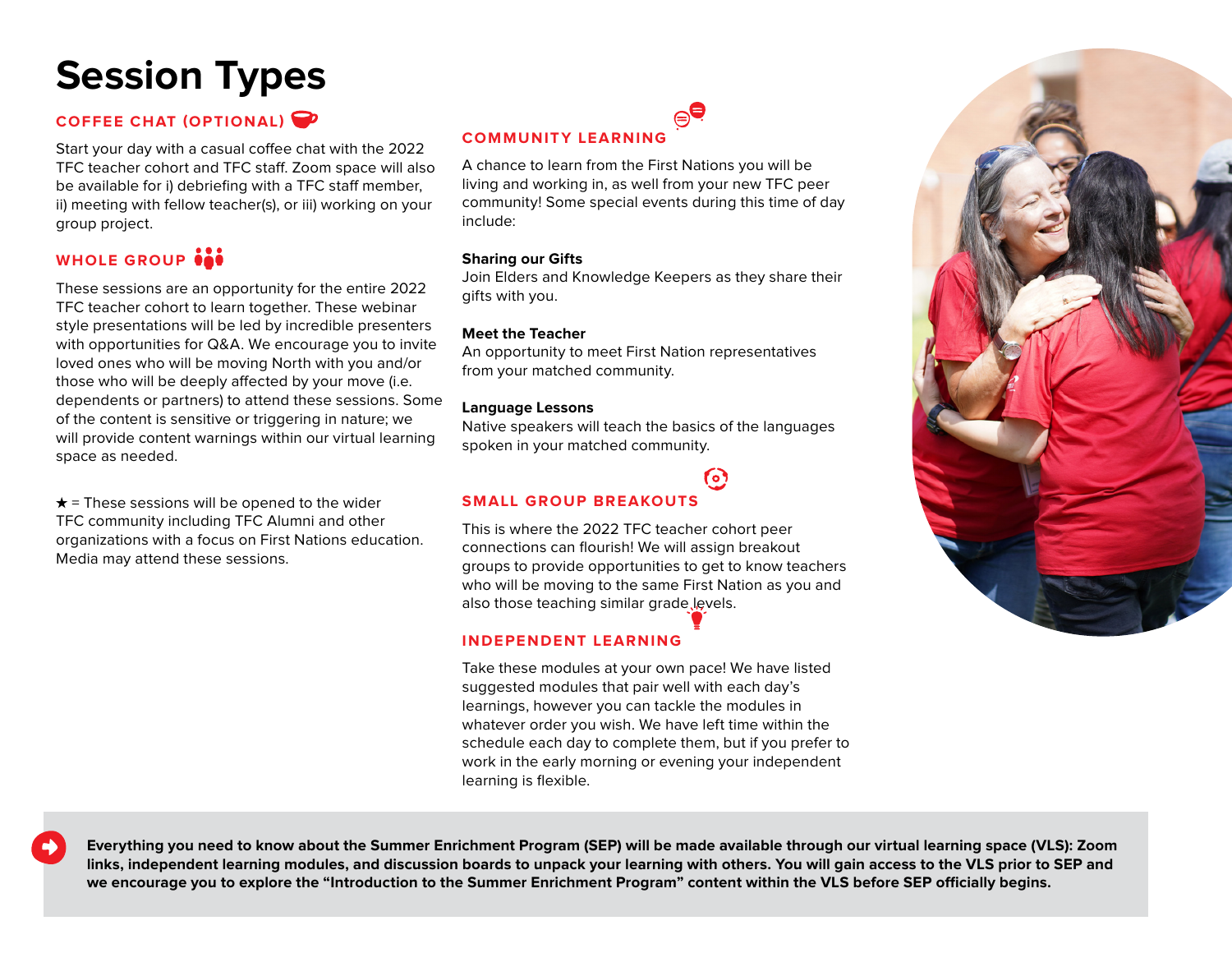# **Week 1 July 11 - July 15**

| All times in EDT       | <b>SUNDAY</b><br><b>JULY 10</b> | <b>MONDAY</b><br><b>JULY 11</b>                                                                         | <b>TUESDAY</b><br><b>JULY 12</b>                                                         | <b>WEDNESDAY</b><br><b>JULY 13</b>                                                  | <b>THURSDAY</b><br><b>JULY 14</b>                                                                           | <b>FRIDAY</b><br><b>JULY 15</b>                                             | <b>SATURDAY</b><br><b>JULY 16</b> |
|------------------------|---------------------------------|---------------------------------------------------------------------------------------------------------|------------------------------------------------------------------------------------------|-------------------------------------------------------------------------------------|-------------------------------------------------------------------------------------------------------------|-----------------------------------------------------------------------------|-----------------------------------|
| 9:30 AM -<br>10:00 AM  |                                 | <b>COFFEE CHAT</b>                                                                                      | <b>COFFEE CHAT</b>                                                                       | <b>COFFEE CHAT</b>                                                                  | <b>COFFEE CHAT</b>                                                                                          | <b>COFFEE CHAT</b>                                                          |                                   |
|                        |                                 | iji<br><b>WHOLE GROUP</b>                                                                               | iji<br><b>WHOLE GROUP</b>                                                                | iji<br><b>WHOLE GROUP</b>                                                           | iji<br><b>WHOLE GROUP</b>                                                                                   | iji<br><b>WHOLE GROUP</b>                                                   |                                   |
| 10:00 AM -<br>11:00 AM |                                 | <b>Welcome Circle</b>                                                                                   | Cultural<br>Adjustment                                                                   | Indigenous Histories of<br>Turtle Island                                            | Indian Residential<br>Schools &<br>Intergenerational<br>Trauma                                              | Trauma Informed<br>Classrooms *                                             |                                   |
| 11:00 AM -<br>11:10 AM |                                 | <b>Break</b>                                                                                            | <b>Break</b>                                                                             | <b>Break</b>                                                                        | <b>Break</b>                                                                                                | <b>Break</b>                                                                |                                   |
|                        |                                 | iji<br><b>WHOLE GROUP</b>                                                                               | iji<br><b>WHOLE GROUP</b>                                                                | iji<br><b>WHOLE GROUP</b>                                                           | iji<br><b>WHOLE GROUP</b>                                                                                   | iji<br><b>WHOLE GROUP</b>                                                   |                                   |
| 11:10 AM -<br>12:00 PM |                                 | Welcome Circle contd.                                                                                   | Cultural<br>Adjustment contd.                                                            | Indigenous Histories of<br>Turtle Island contd.                                     | Indian Residential<br>Schools &<br>Intergenerational<br>Trauma contd.                                       | Trauma Informed<br>Classrooms contd. ★                                      |                                   |
| 12:00 PM -<br>1:00 PM  |                                 | Lunch $\mathsf{\times}$                                                                                 | Lunch $\mathsf{\times}$                                                                  | Lunch $\mathsf{\times}$                                                             | Lunch $\mathsf{\times}$                                                                                     | Lunch $\mathsf{\times}$                                                     |                                   |
| 1:00 PM -<br>2:20 PM   |                                 | $\oplus$ e<br><b>COMMUNITY LEARNING</b><br>Ice Breakers                                                 | $\oplus$ é<br><b>COMMUNITY LEARNING</b><br><b>TFC Alumni Sharing</b>                     | $\oplus$ é<br><b>COMMUNITY LEARNING</b><br>Sharing Our Gifts                        | $\oplus$ e<br><b>COMMUNITY LEARNING</b><br>Sharing Our Gifts                                                | $\oplus_{\mathbf{\Theta}}$<br><b>COMMUNITY LEARNING</b><br>Meet the Teacher |                                   |
| 2:20 PM -<br>2:30 PM   |                                 | <b>Break</b>                                                                                            | <b>Break</b>                                                                             | <b>Break</b>                                                                        | <b>Break</b>                                                                                                | <b>Break</b>                                                                |                                   |
| 2:30 PM -<br>3:30 PM   |                                 | $\odot$<br><b>SMALL GROUP</b><br><b>BREAKOUTS</b><br><b>Sharing Circle</b>                              | $\odot$<br><b>SMALL GROUP</b><br><b>BREAKOUTS</b><br><b>TFC Alumni Sharing</b><br>contd. | $\odot$<br><b>SMALL GROUP</b><br><b>BREAKOUTS</b><br><b>Sharing Circle</b>          | $\odot$<br><b>SMALL GROUP</b><br><b>BREAKOUTS</b><br><b>Sharing Circle</b>                                  | $\oplus$ e<br><b>COMMUNITY LEARNING</b><br>Meet the Teacher<br>contd.       |                                   |
| 3:30 PM -<br>5:00 PM   |                                 | ₩<br><b>INDEPENDENT</b><br><b>LEARNING</b><br>• Migrating North:<br>Planning your Move<br>• TFC Support | 举<br><b>INDEPENDENT</b><br><b>LEARNING</b><br>• Group Project<br>• Sharing Your Story    | ₩<br><b>INDEPENDENT</b><br><b>LEARNING</b><br>• Stress and Selfcare<br>in the North | ₩<br><b>INDEPENDENT</b><br><b>LEARNING</b><br>• Community Governance<br>• Impact of COVID on<br>Communities | ÷<br><b>INDEPENDENT</b><br><b>LEARNING</b><br>• Lateral Violence            |                                   |